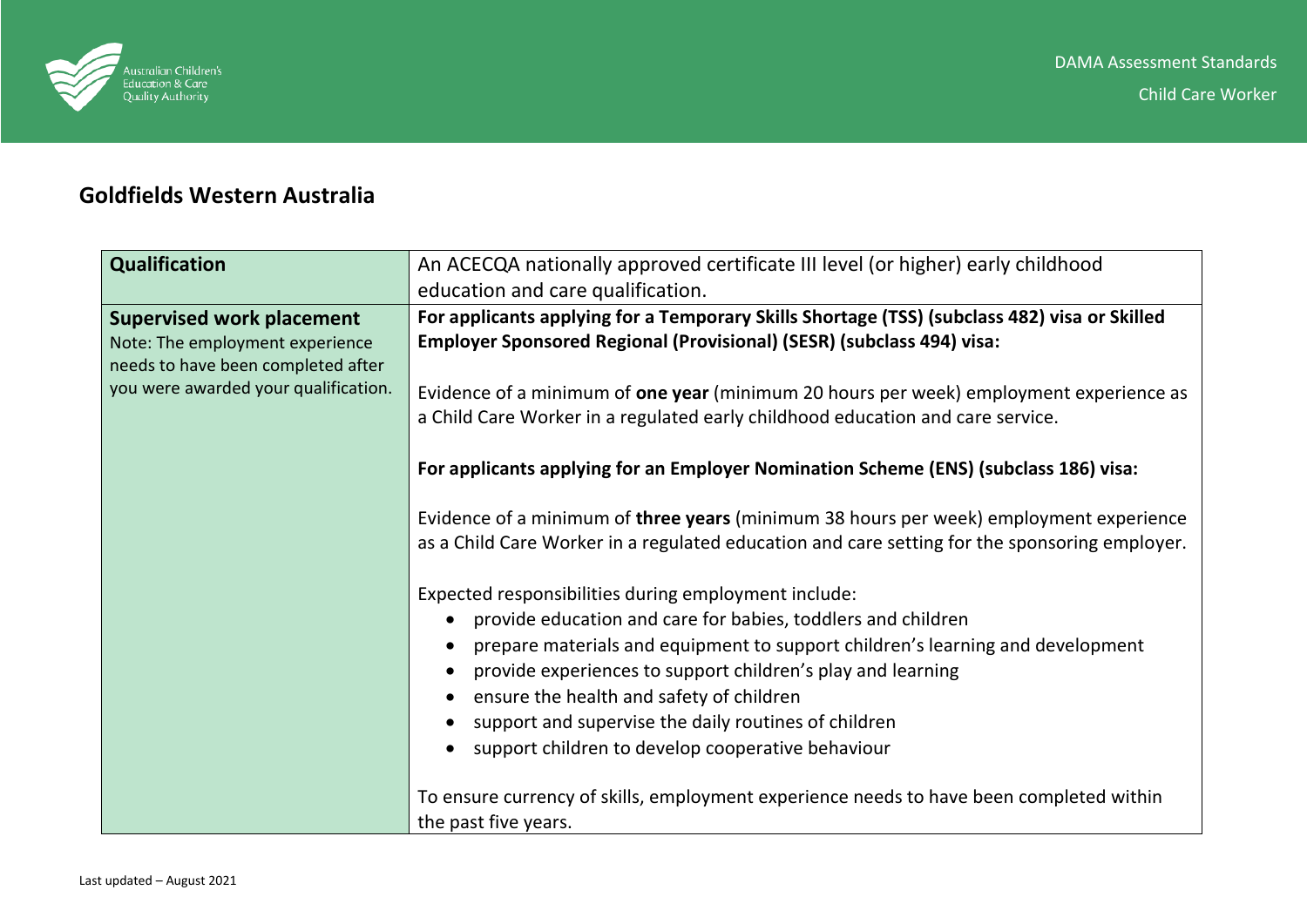

## **Far North Queensland**

| An ACECQA nationally approved certificate III level (or higher) early childhood education and |
|-----------------------------------------------------------------------------------------------|
| care qualification.                                                                           |
| For applicants applying for a Temporary Skills Shortage (TSS) (subclass 482) visa or Skilled  |
| Employer Sponsored Regional (Provisional) (SESR) (subclass 494) visa:                         |
|                                                                                               |
| Evidence of a minimum of one year (minimum 20 hours per week) employment experience as        |
| a Child Care Worker in a regulated education and care service.                                |
|                                                                                               |
| For applicants applying for an Employer Nomination Scheme (ENS) (subclass 186) visa:          |
|                                                                                               |
| Evidence of a minimum of three years (minimum 38 hours per week) employment experience        |
| as a Child Care Worker in a regulated education and care setting for the sponsoring employer. |
| Expected responsibilities during employment include:                                          |
| provide education and care for babies, toddlers and children<br>$\bullet$                     |
| prepare materials and equipment to support children's learning and development<br>$\bullet$   |
| provide experiences to support children's play and learning<br>$\bullet$                      |
| ensure the health and safety of children<br>$\bullet$                                         |
| support and supervise the daily routines of children<br>$\bullet$                             |
|                                                                                               |
| support children to develop cooperative behaviour<br>$\bullet$                                |
| To ensure currency of skills, employment experience needs to have been completed within       |
| the past five years.                                                                          |
|                                                                                               |